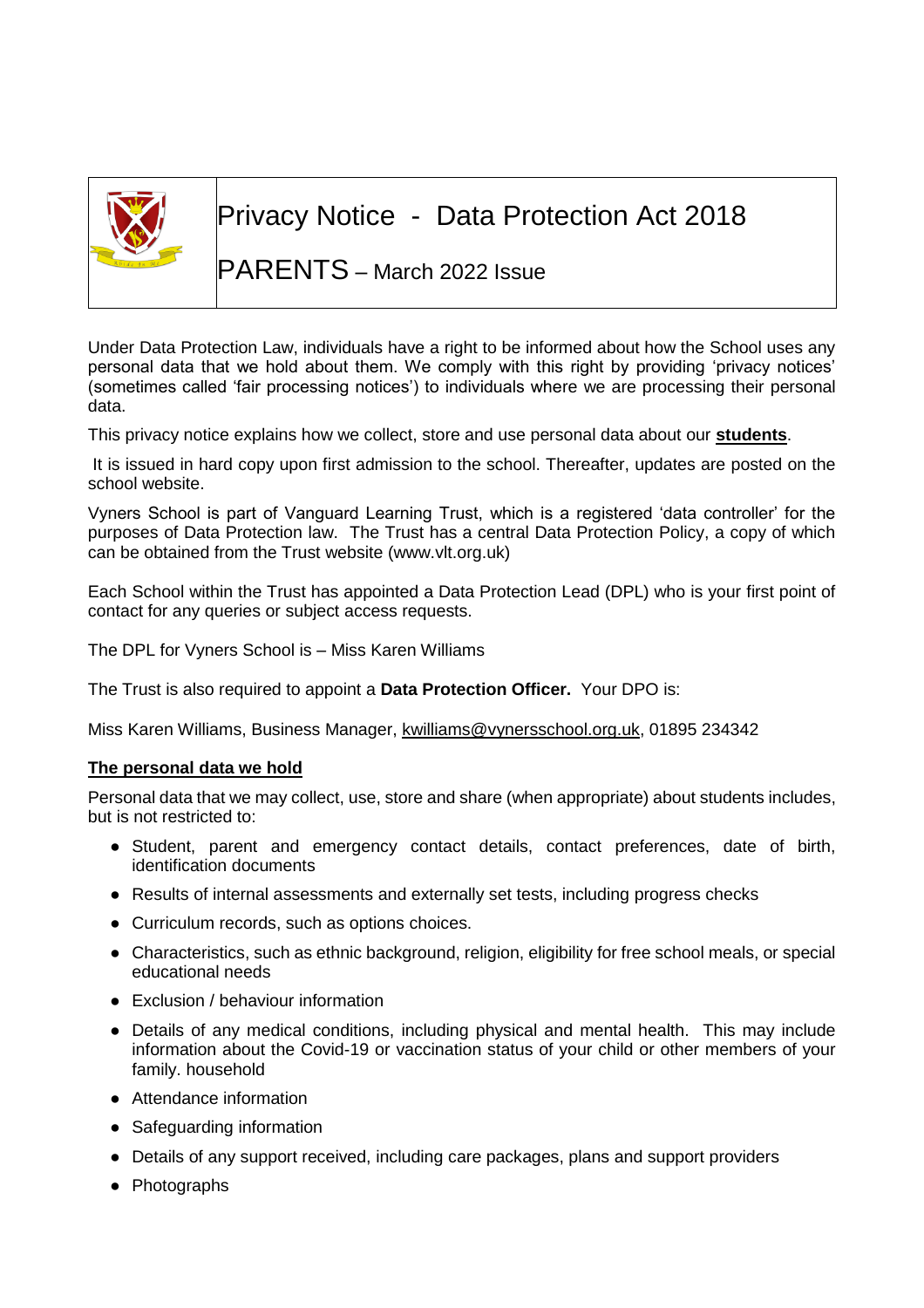● CCTV images captured in school

We may also hold data about students that we have received from other organisations, including previous schools, local authorities and the Department for Education.

## **Why we use this data**

We use this data to:

- Support student learning
- Monitor and report on student progress
- Provide appropriate pastoral care and protect student welfare
- To comply with national requirements around controlling the Covid-19 pandemic, and to keep individuals within our school community as safe as possible
- Facilitate student participation in extra-curricular and enrichment activities
- Assess the quality of our services
- Administer admissions waiting lists
- Comply with the law regarding data sharing

## **Our legal basis for using this data**

We only collect and use students' personal data when the law allows us to. Most commonly, we process it where:

- We need to comply with a legal obligation
- We need it to perform an official task in the public interest (i.e. it is needed to facilitate the effective education of your child)

Less commonly, we may also process students' personal data in situations where:

- We have obtained consent to use it in a certain way. We may seek that consent in writing, electronically or verbally and, in some instances, we will seek joint consent from yourself and your child
- We need to protect the individual's vital interests (or someone else's interests)

Some of the reasons listed above for collecting and using personal information about you overlap, and there may be several grounds which justify the school's use of your data.

Where you have provided us with consent to use your data, you may withdraw this consent at any time by contacting your DPL in writing (or by email).

## **Collecting this information**

While the majority of information we collect about students is mandatory, there is some information that can be provided voluntarily.

Whenever we seek to collect information from you or your child, we make it clear whether providing it is mandatory or optional. If it is mandatory, we will explain the possible implications of not complying.

#### **How we store this data**

We keep personal information about students while they are attending our school. In order to continue to comply with our legal obligations, we will retain some of the information once your child has left. Information will be destroyed in accordance with the Information and Records Management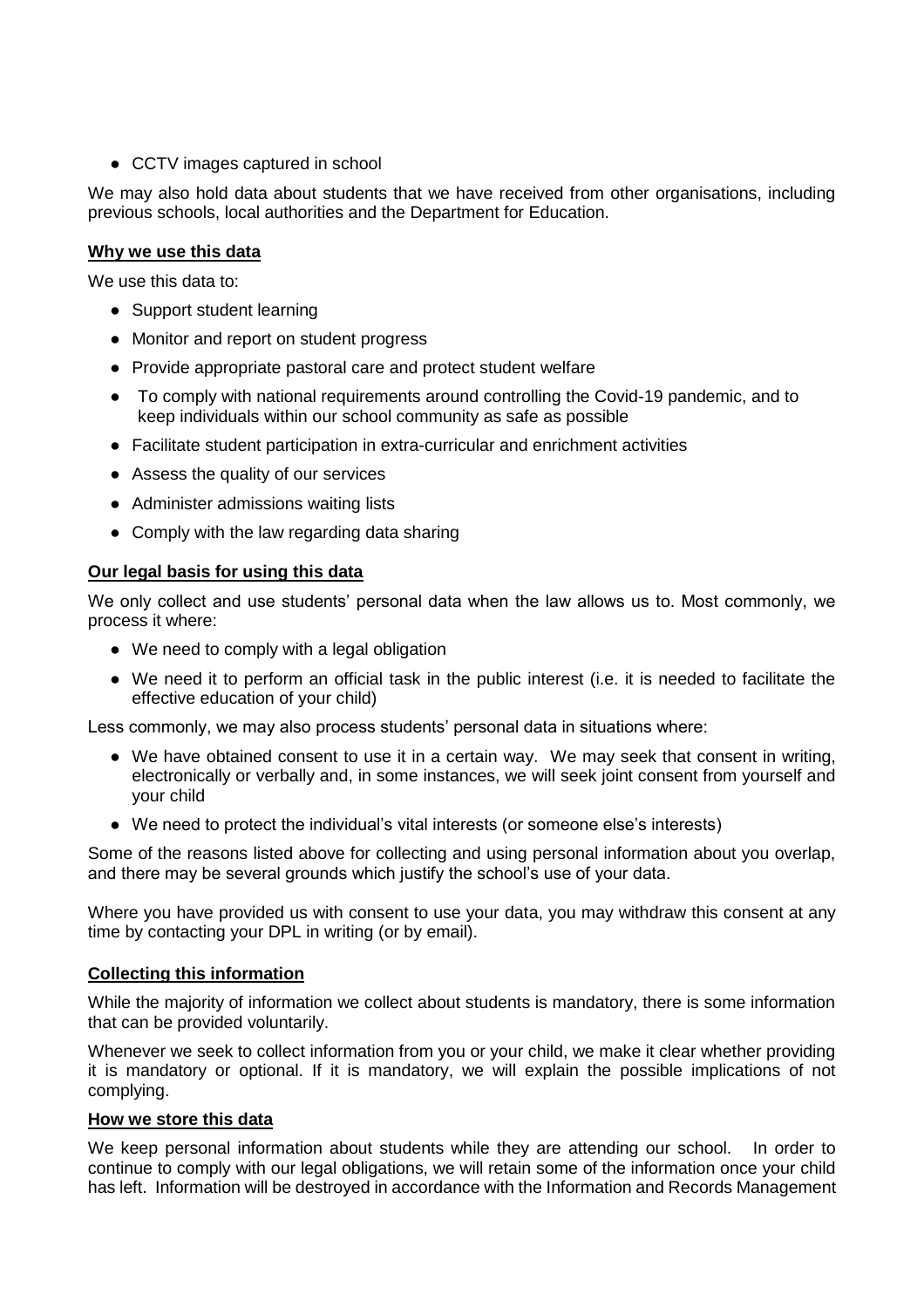Society's Record Retention Guidelines (a copy of which is available on the Trust website and may be requested from the Business Manager).

## **Data sharing**

We do not share information about students with any third party without consent unless the law and our policies allow us to do so.

Where it is legally required, or necessary (and it complies with data protection law) we may share personal information about students with:

- The **London Borough of Hillingdon** to meet our legal obligations to share certain information with it, such as safeguarding concerns, school admissions, student exclusions and student destination data at the end of Year 11 and 13.
- The **Department for Education** and **Ofsted** to meet our legal obligations to share certain information with it in relation to student progress and to facilitate the statutory inspection of state schools.
- **Public Health England, NHS Track and Trace** and other public bodies responsible for the management of the pandemic.
- Those with parental responsibility for the student and any other nominated family representatives.
- Other educational providers or third-party organizations to facilitate the provision of extracurricular activities and cross-school activities. This is particularly the case for students studying post-16 across more than one school.
- Other schools within Vanguard Learning Trust, where data sharing enables us to support extra-curricular activities or the provision of educational provision.
- **Examining bodies** in order to facilitate the entry of our students into public exams.
- Suppliers and service providers particularly **Squidcard, Biostore** and **Capita Sims** to enable them to provide the service we have contracted them for, such as the provision of our cashless catering and management information system. **London Grid for Learning (LGFL)** supplies our free school meal eligibility checker.
- **School Cloud** our external support provider for remote Parents' Evenings
- **Edulink** which in turn uses the Gov Notify service provided by the UK Govt. This service enables the school to send SMS messages to parents. The school uses its texting service to either communicate whole school emergency messages (e.g. about school closures or lockdowns) or individual / small group messages regarding student welfare.
- Our Payroll Bureau (currently **SGW Payroll** from 1 April 2019) and **HMRC** to facilitate payments to students who undertake paid work for us
- The **Health and Safety Executive**  to comply with our statutory obligation in relation to accident and RIDDOR reporting
- Security organizations in particular **EST** who service our CCTV system
- The emergency services (Police, Fire, Ambulance), where information needs to be shared for safeguarding reasons, for the purposes of crime prevention or to provide assistance to a student in an emergency.

The School will facilitate access to a range of online tools in order to support the learning of our students. These include, but are not limited to: Unifrog, Tassomai, Dr Frost Maths, Pixl apps, Kerboodle, Hegarty Maths, Creative Cloud (for photography students), Collins Connect, ExamPro,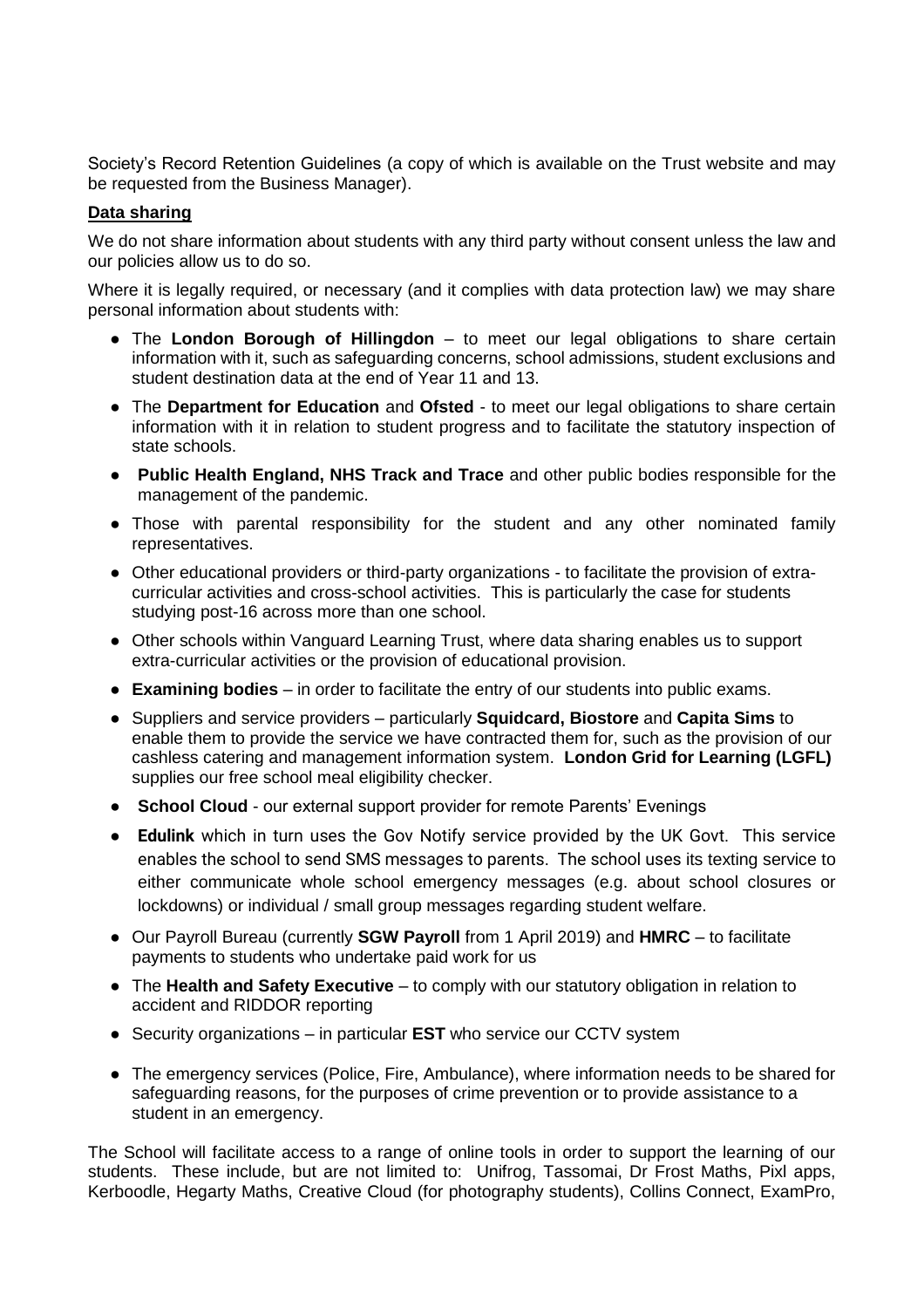Bedrock Learning, Seneca Learning, My Tutor, Oxplore and Eventbrite. In order to create student accounts, the school will share the full name, tutorial groups and school email address of the student. Informed consent will be obtained for the sharing of any further information.

The School uses G Suite for Education (from Google) to support the delivery of education. Students will be routinely issued with a Google email account, access to Google Calendar, restricted access to You Tube and access to Google Classroom. The Privacy Notices for this suite of products can be separately accessed via the following link: [https://edu.google.com/intl/en\\_uk/trust/.](https://edu.google.com/intl/en_uk/trust/)

The School will also routinely put information into the public domain in order to congratulate students on their individual achievements and to demonstrate the high standards of education being delivered at Vyners School. Such information may include photos included in the school prospectus and other marketing information, pictures of learning taking place around the school, references on the schools Facebook / twitter accounts, information supplied via regular school newsletters, names in concert programmes etc. The School will, in all cases, remain conscious of its safeguarding responsibilities and will not share any personal information which will put a child at risk.

#### **Photographs / film footage of students**

The School will routinely take and retain a photo of every student in the school. This will be stored securely on our management information system (SIMS) and made available internally to staff to facilitate the delivery of education.

The photos are taken and supplied by the School's external photographer – currently **Tempest Photography**.

In order to facilitate the external assessment of students in some subjects (particularly drama and performing arts), the school is required to take film footage of assessed performance, and to supply this to exam boards for moderation.

The School respects the right of parents, and students to object to photographs being used to promote the school. All parents will be asked to specifically let us know whether they are happy for photos of their child to be used for publicity / marketing purposes, as part of the admissions process for joining the school.

Under the Data Protection Act 2018, students over the age of 13 have the right to consent in their own right to the processing of their data, including photographs. A separate privacy notice has been prepared for students.

Whilst students over the age of 13 have the right to consent to their photos being taken and used, the School respects that some parents feel strongly on this issue. Where parents and students take a different view on whether photographs can be taken and used to promote the school, the presumption will be in favour of photos not being taken or used. In such a situation, parents and students will be asked to discuss the issue at home.

#### **Google Meet Lessons**

The global pandemic of 2020-22 and the requirement for schools to transfer to 'remote learning' has resulted in some lessons, tutorials and educational interventions (e.g. mentoring sessions) being conducted via Google Meet. This is the School's preferred video meeting platform.

Whilst the school no longer records live lessons, the use of Google meet is still useful for conducting remote meetings, including delivering live lessons in those cases where you may be in school, but your teacher is having to isolate.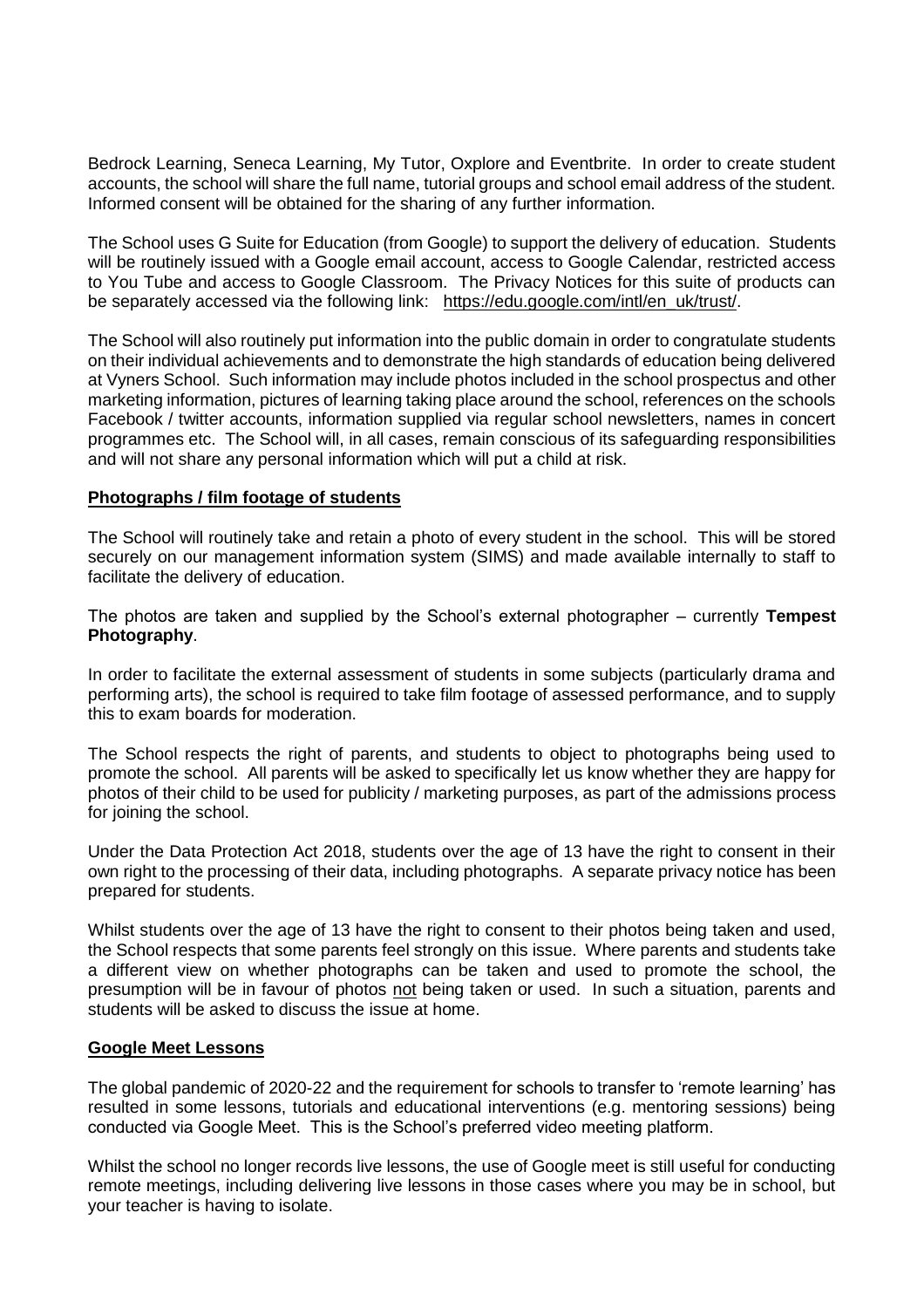The Schools usual standards of behaviour operate in Google Meet sessions and rewards and consequences may be given remotely.

All Google Meets may be subject to unannounced drop-ins from a member of the Senior Leadership Team. Lessons being conducted in 'real time' will be supervised in school by another member of school staff.

Students, staff and parents are explicitly prohibited from recording, photographing or taking a screenshot of the Google Meet session. Staff or students found to be doing so may be subject to behaviour or disciplinary sanctions.

#### **Biometric information**

The School collects and holds biometric information on students in connection with its cashless catering system. Biometric information is also used to facilitate registration of our  $6<sup>th</sup>$  Form students (required for safety reasons). For students in Years 7-11, specific consent is sought from parents to hold this information when a child is admitted to the school. For 6th Form students, joint consent is sought from parents and students during 6th form enrolment. In all cases, if parents or students prefer that the school does not hold this information, we can supply an alternative method of identifying students. Please let Miss Williams or one of the ICT technicians know.

#### **National Pupil Database**

We are required to provide information about students to the Department for Education as part of statutory data collections such as the school census.

Some of this information is then stored in the National Pupil Database (NPD), which is owned and managed by the Department and provides evidence on school performance to inform research.

The database is held electronically so it can easily be turned into statistics. The information is securely collected from a range of sources including schools, local authorities and exam boards.

The Department for Education may share information from the NPD with other organisations which promote children's education or wellbeing in England. Such organisations must agree to strict terms and conditions about how they will use the data.

For more information, see the Department's webpage on how it collects and shares research data.

You can also contact the Department for Education with any further questions about the NPD.

#### **Youth support services**

Once our students reach the age of 13, we are legally required to pass on certain information about them to the London Borough of Hillingdon, as it has legal responsibilities regarding the education or training of 13-19 year-olds.

This information enables it to provide youth support services, post-16 education and training services, and careers advisers.

Parents/carers can contact the DPL to request that we only pass the individual's name, address and date of birth to the London Borough of Hillingdon in connection with these services. This right passes to the child once they reach the age of 16 years.

#### **Transferring data internationally**

Where we transfer personal data to a country or territory outside the European Economic Area, we will do so in accordance with Data Protection Law.

#### **Parents and students' rights regarding personal data**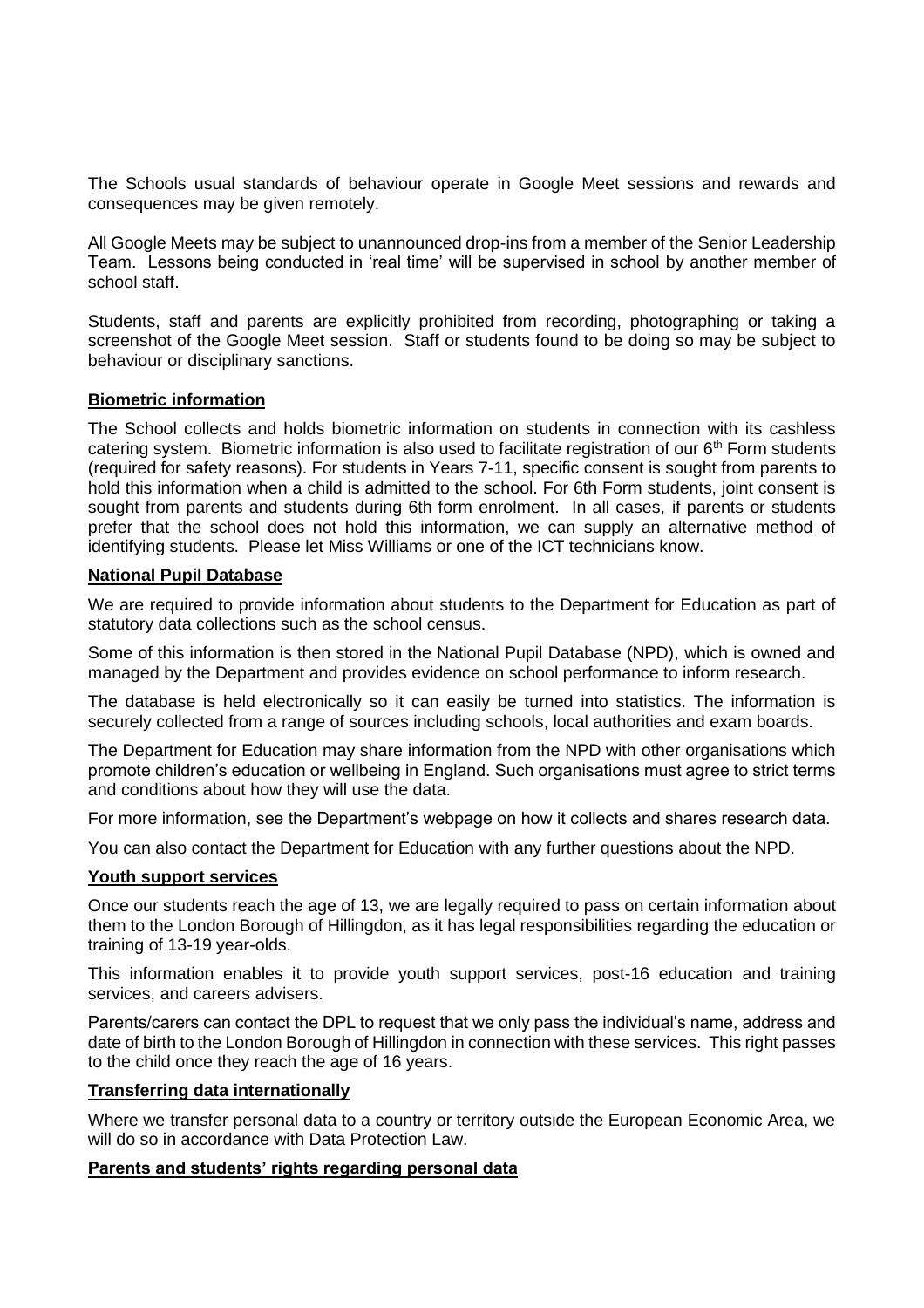Individuals have a right to make a **'subject access request'** to gain access to personal information that the school holds about them.

Parents/carers can make a request with respect to their child's data where the child is not considered mature enough to understand their rights over their own data (usually under the age of 13), or where the child has provided consent. Where parents wish to make a request for a child over the age of 13 years, the School will routinely ask for evidence of the child's consent to provide this data.

The Trust reserves the right to ask an individual making a subject access request to verify their identity before such a request is actioned. This may invoice a request to provide photographic ID, proof of address or proof of relationship to the data subject. Proof of identity is not a mandatory requirement and the school will take a pragmatic approach in deciding whether such evidence is reasonably necessary.

The School has prepared a Privacy Notice for students, making them aware of their data protection rights. This document is downloadable from the School website.

Parents also have the right to make a subject access request with respect to any personal data the school holds about them personally.

If you make a subject access request, and if we do hold information about you or your child, we will:

- Give you a description of it
- Tell you why we are holding and processing it, and how long we will keep it for
- Explain where we got it from, if not from you or your child
- Tell you who it has been, or will be, shared with
- Let you know whether any automated decision-making is being applied to the data, and any consequences of this
- Give you a copy of the information in an intelligible form

Individuals also have the right for their personal information to be transmitted electronically to another organisation in certain circumstances.

If you would like to make a request please contact the DPL.

Parents in maintained schools are entitled to a copy of their child's educational records under the Education (Pupil Information) (England) Regulations 2005. This provision does not apply to academy schools. Vanguard Learning Trust however considers it is in the best interest of students to ensure that parents are well informed about the educational experience and progress of their child.

Information will therefore be provided to parents, or those with parental responsibility, on a voluntary basis, so long as such disclosure does not otherwise conflict with the provisions of the DPA 2018, including the subject access rights of the student themselves.

## **Other rights**

Under Data Protection law, individuals have certain rights regarding how their personal data is used and kept safe, including the right to:

- Object to the use of personal data if it would cause, or is causing, damage or distress
- Prevent it being used to send direct marketing
- Object to decisions being taken by automated means (by a computer or machine, rather than by a person)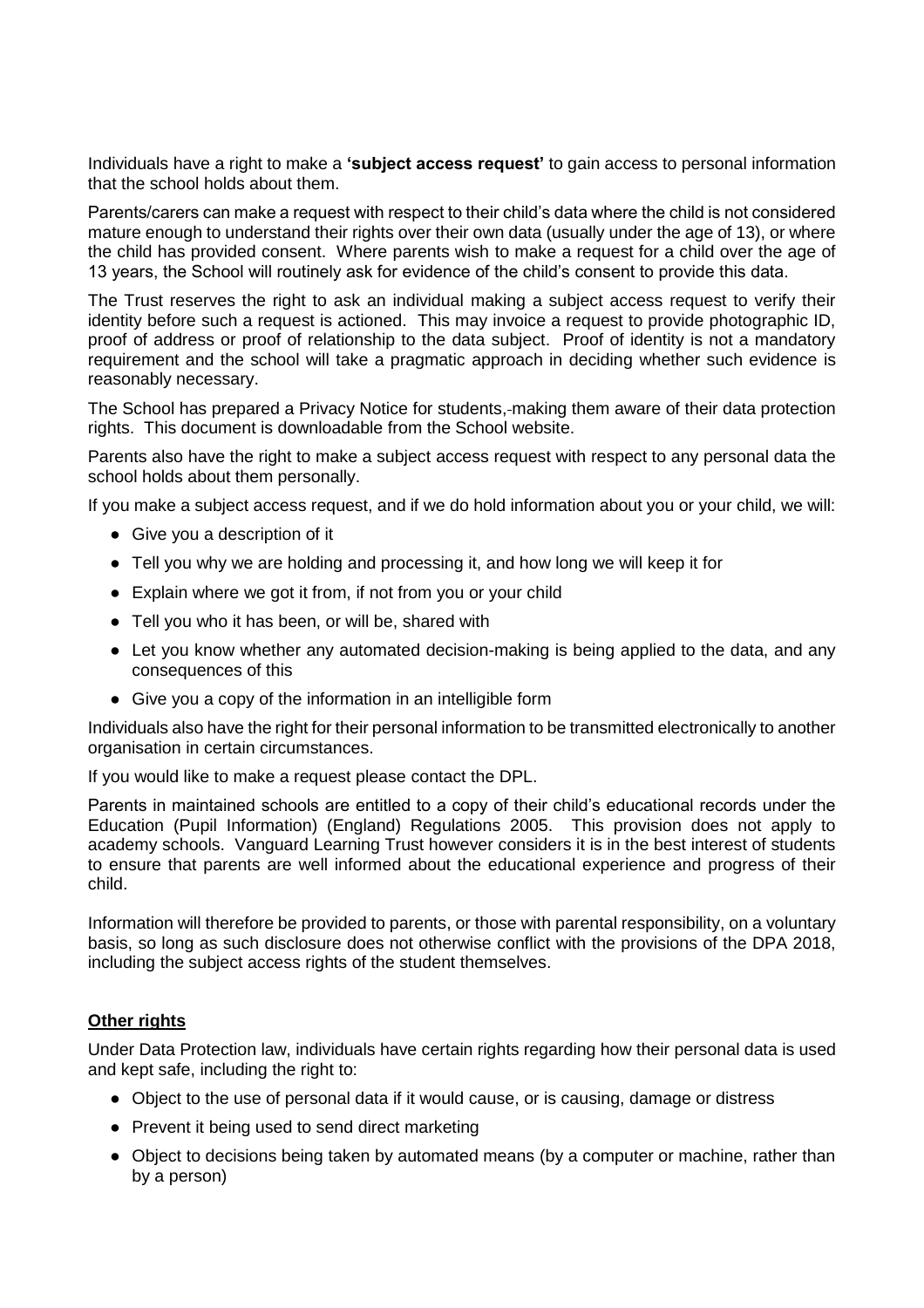- In certain circumstances, have inaccurate personal data corrected, deleted or destroyed, or restrict processing
- Claim compensation for damages caused by a breach of the data protection regulations

To exercise any of these rights, please contact the DPL.

## **Complaints**

We take any complaints about our collection and use of personal information very seriously.

If you think that our collection or use of personal information is unfair, misleading or inappropriate, or have any other concern about our data processing, please raise this with us in the first instance.

To make a complaint, please contact our Data Protection Officer.

Alternatively, you can make a complaint to the Information Commissioner's Office:

- Report a concern online at<https://ico.org.uk/concerns/>
- Call 0303 123 1113
- Or write to: Information Commissioner's Office, Wycliffe House, Water Lane, Wilmslow, Cheshire, SK9 5AF

*This notice is based on the Department for Education's model privacy notice for students, amended for parents and to reflect the way we use data in this school.*

*This is an extract from the School Admissions Booklet, which all parents are asked to complete as part of their child joining Vyners School.*

## Consent to use student photographs for wider marketing / promotional purposes

I have read the information above regarding how my child's photograph will routinely be used. I understand that the school wishes to use photographs and video to support the learning of others, and to promote the school more widely. I understand that I have a right to object to such use, on behalf of my child.

I agree to give my permission for:

- photos of my child to be used for wider school publicity purposes ........ (tick here only if you agree)
- videos of my child to be used for school publicity purposes ........ (tick here only if you agree)
- videos of my child to be used to support the learning of others …… (tick here only if you agree)

I understand that, once my child is aged over 13, they may exercise their data protection rights independently. Should my wishes, and those of my child, come into conflict, I understand that the School will ask us to discuss this issue at home, so that agreement may be sought within our family as to whether consent is given.